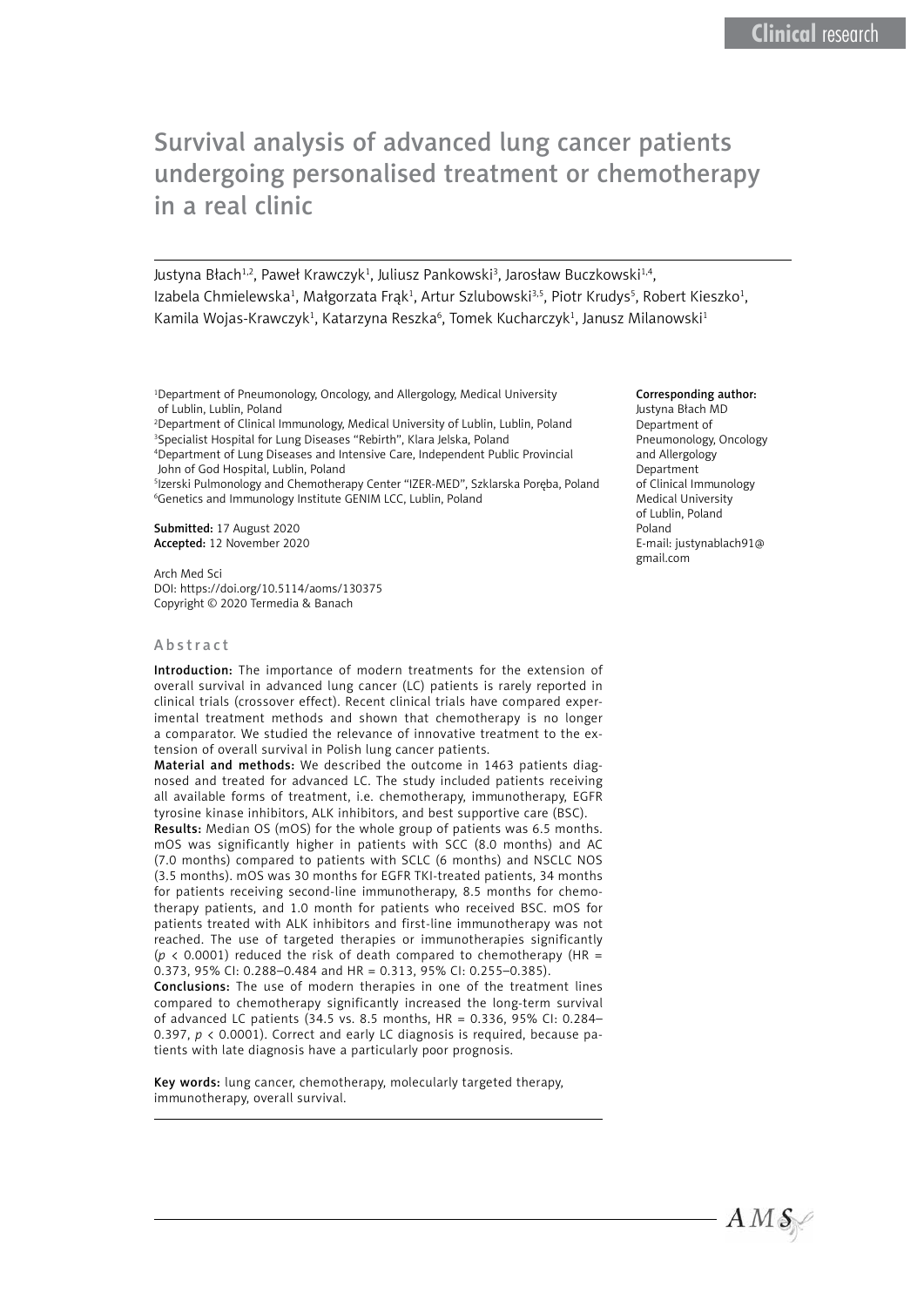## Introduction

Lung cancer remains a significant clinical problem and is the primary cause of death due to malignancies. Most patients are diagnosed at an advanced stage of the disease. Non-small cell lung cancer (NSCLC) accounts for 80–85% of the diagnosed cases, of which the predominant subtypes are adenocarcinoma (AC, 40–50% of NSCLC) and squamous cell carcinoma (SCC, 20–30% of NSCLC) [1, 2].

Treatment options for advanced non-small cell lung cancer patients have substantially broadened in the past few years. Understanding the importance of genetic alterations, like activating the epidermal growth factor receptor gene (*EGFR*) mutations, the anaplastic lymphoma kinase gene (*ALK*), and the c-ros oncogene 1 gene (*ROS1*) rearrangement, has led to the development of effective molecularly targeted therapies. Tests for these alterations have been contained into standard diagnostic algorithms. Nowadays, molecularly targeted treatments of patients with molecularly altered tumours could be used very successfully in advanced stages of NSCLC. The type of genetic alterations is related to gender, smoking status, and the histological type of NSCLC [3].

Druggable mutations in the *EGFR* gene occur in exons 18-21, which encode the tyrosine kinase domain of EGFR. These cause autonomous activation of EGFR and excessive proliferation of cancer cells. *EGFR* gene mutations are more common in females, in non-smokers, and in adenocarcinoma patients [4]. Epidermal growth factor receptor gene mutations are detected in 10% of Caucasian NSCLC patients [5]. Rearrangements in the anaplastic lymphoma kinase gene and the *ROS1* gene appear in 5% and 1% of NSCLC patients, almost exclusively in adenocarcinoma patients [6]. The other druggable genetic alterations in NSCLC patients are the *BRAF* gene mutation and the *NTRK1-3* (neurotrophic tyrosine receptor kinase) genes rearrangement. These abnormalities occur with a frequency of 1% of NSCLC patients. However, many therapies for NSCLC patients with exceedingly rare genetic abnormalities remain in clinical trials (e.g. RET and MET inhibitors).

EGFR and ALK tyrosine kinase inhibitors (TKIs) have become the standard of first-line treatment in NSCLC. In Poland, erlotinib and gefitinib are reimbursed in the first and second line of treatment, afatinib in the first line of treatment, and osimertinib in patients with disease progression after treatment with erlotinib, gefitinib, or afatinib. In patients with the *ALK* gene rearrangement, ALK inhibitors of the first (crizotinib), the second (alectinib, ceritinib and brigatinib), and the third generation (lorlatinib) proved effectiveness in NSCLC therapy. In Poland, only crizotinib, alectinib, and ceritinib are reimbursed in the first and further lines of treatment in NSCLC patients.

Immunotherapies used in lung cancer patients employ the anti-PD-1 (programmed death 1) and anti-PD-L1 (programmed death ligand 1) monoclonal antibodies. Inhibitors of immune checkpoints release cytotoxic T cell (CTLs) function by blocking the inhibitory signals transmitted from the binding of PD-L1 on tumour cells to PD-1 on CTLs [7]. An analysis of three global clinical trials involving 4784 patients with NSCLC found that 68% of patients with advanced NSCLC had measurable PD-L1 (on  $\geq$  1% of tumour cells) and 28% of patients had PD-L1 on  $\geq$  50% of tumour cells. When separated by histology, 74% of patients with nonsquamous carcinoma and 81% of patients with SCC had measurable PD-L1 expression [8].

Monoclonal antibodies anti-PD-1 (nivolumab, pembrolizumab) and anti-PD-L1 (atezolizumab, durvalumab, and avelumab) are used in NSCLC therapy. In the European Union, nivolumab and atezolizumab have been registered for the second line of treatment in NSCLC patients, regardless of PD-L1 expression on cancer cells. In contrast, pembrolizumab can be used in the first line of treatment in patients with PD-L1 expression on ≥ 50% of cancer cells, or in the second line of treatment in patients with PD-L1 expression on ≥ 1% of cancer cells. Pembrolizumab could be also used in combination with first-line chemotherapy in NSCLC patients, regardless of PD-L1 expression on cancer cells. Moreover, durvalumab is used as maintenance therapy after concurrent chemoradiotherapy in locally advanced patients with NSCLC. Furthermore, atezolizumab and durvalumab in combination with first-line chemotherapy have found application in the treatment of small cell lung cancer (SCLC) [9]. Unfortunately, in Poland only pembrolizumab in the first treatment line in NSCLC patients and atezolizumab in the second treatment line in NSCLC patients as well as nivolumab in the second treatment line in SCC patients are reimbursed.

Despite these limitations in the availability of personalised therapies and because of the still widespread use of chemotherapy in Poland, we have decided to demonstrate the relevance of innovation treatment to the extension of overall survival in Polish lung cancer patients.

# Material and methods

### Patient enrolment and data collection

A total of 1463 lung cancer (LC) patients were retrospectively enrolled in the study (975 men and 488 women, with median age of 65 years). These patients were diagnosed and treated for advanced LC in 2016–2018 in 3 Polish lung cancer centres.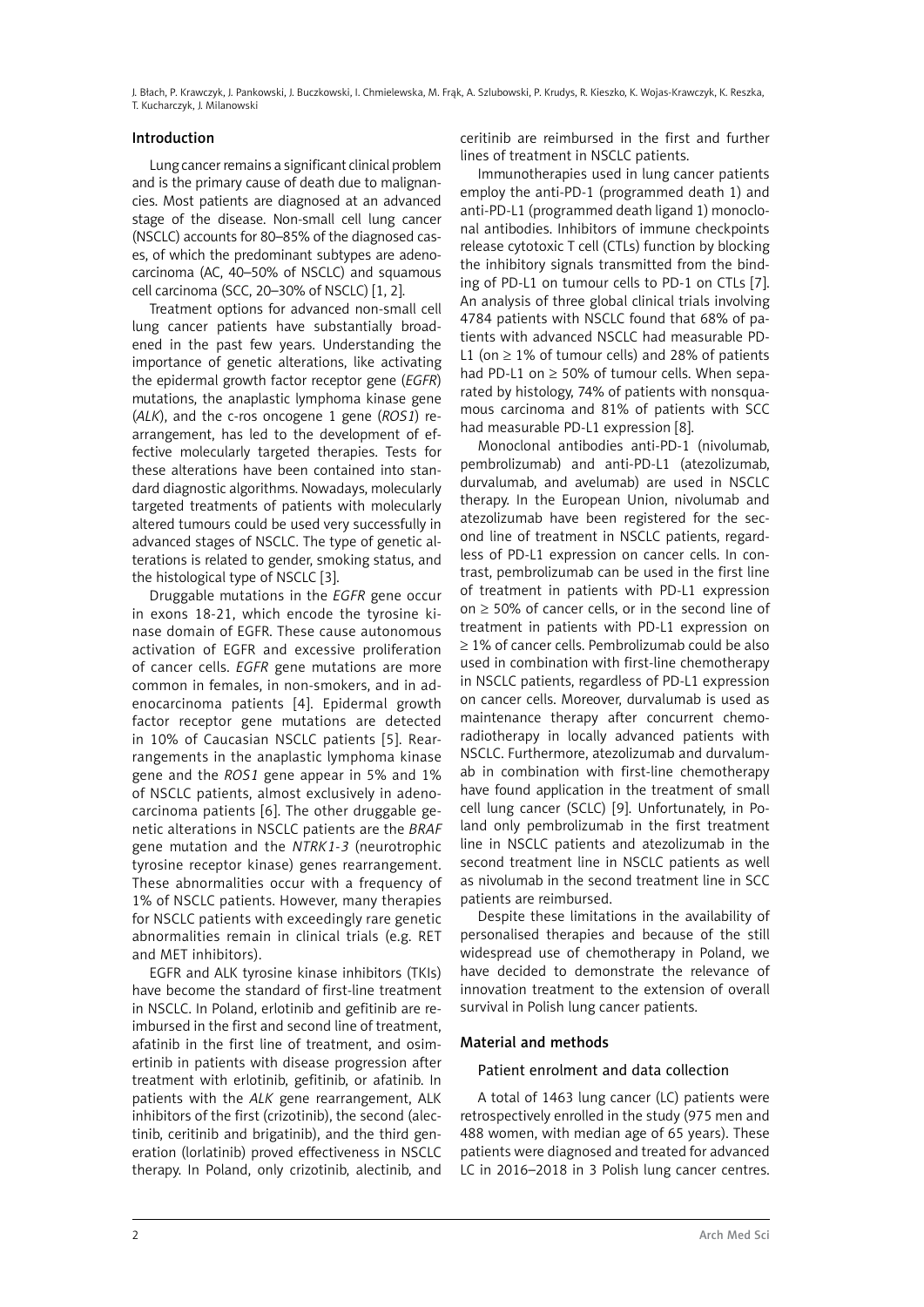Diagnosis of LC was based on the evaluation of histological and cytological specimens. Methods of sample collection were endobronchial forceps biopsies, transbronchial biopsies, and transoesophageal biopsies (endobronchial ultrasound (EBUS) transbronchial needle aspiration (TBNA) and endoscopic ultrasound (EUS) fine needle aspiration (FNA)).

The collected data included demographic factors, LC histopathological diagnosis, results of assessment of the molecular predictive factors qualifying the patients for molecularly targeted treatment (*EGFR* gene mutations, *ALK* gene rearrangement), assessment of PD-L1 expression on cancer cells, treatment regimens (including EGFR TKIs, ALK TKIs immunotherapy and chemotherapy), and overall survival (OS, Table I).

The use of several chemotherapy lines in patients receiving chemotherapy and the use of subsequent chemotherapy in patients receiving personalised treatment were allowed. Treatment was standard and complied with the recommendations of the ESMO Clinical Practice Guidelines on metastatic non-small cell lung cancer (NSCLC) [10]. The treatment regimen was not modified by any individual doctor. EGFR TKIs, ALK TKIs, and immunotherapy were used in accordance with the guidelines of the Polish Drug Program of the

National Health Fund and in accordance with the Summary of Product Characteristics (SmPC). Chemotherapy regimens were used in accordance with the Summary of Product Characteristics for individual cytostatics.

#### *EGFR* gene mutations analysis

DNA was extracted from tumour tissue or tumour cells obtained during routine diagnostic or therapeutic procedures. Formalin-fixed paraffin-embedded (FFPE) materials or cytological slides containing at least 10% of tumour cells were used for molecular examination. Mutations of the *EGFR* gene (NM\_005228.4) were tested using routine real-time PCR procedures and the EntroGen EGFR Mutations Analysis kit (USA). The mutations in exons 18 to 21 were examined.

#### *ALK* gene rearrangement testing

ALK protein IHC (immunohistochemistry) staining was carried out on Ventana Benchmark GX equipment, using CE-IVD-approved anti-ALK Rabbit Monoclonal Primary Antibody (clone D5F3), utilising OptiView Amplification Kit and OptiView DAB IHC Detection Kit as a detection system. Counterstaining, using haematoxylin (Ventana Medical System, Tucson, AZ, USA), was included in

| Feature                       | Total | One-year survival, n (%) |            | $P, \chi^2$                         | mOS      | HR, $p, \gamma^2$ , 95% CI                                                   |
|-------------------------------|-------|--------------------------|------------|-------------------------------------|----------|------------------------------------------------------------------------------|
|                               |       | Yes                      | No         |                                     | [months] |                                                                              |
| Gender:                       |       |                          |            |                                     |          |                                                                              |
| Male                          | 975   | 666 (68.3)               | 309 (31.7) | $p = 0.093$<br>$\chi^2 = 2.807$     | 6.0      | $HR = 0.8447$<br>$p = 0.0065$<br>$\gamma^2 = 7.416$<br>95% CI: 0.748-0.9538  |
| Female                        | 488   | 312 (63.9)               | 176 (36.1) |                                     | 7.5      |                                                                              |
| Age:                          |       |                          |            |                                     |          |                                                                              |
| < 65                          | 532   | 334 (62.8)               | 198 (37.2) | $p = 0.012$<br>$\chi^2 = 6.24$      | 8.0      | $HR = 0.8075$<br>$p = 0.0004$<br>$\chi^2 = 12.4015$<br>95% CI: 0.7169-0.9095 |
| $\geq 65$                     | 931   | 644 (69.2)               | 287 (30.8) |                                     | 5.5      |                                                                              |
| Pathomorphological diagnosis: |       |                          |            |                                     |          |                                                                              |
| <b>SCC</b>                    | 469   | 289 (61.6)               | 180 (38.4) | $p = 0.000092$<br>$\chi^2$ = 21.264 | 8.0      | p < 0.0001<br>$\chi^2 = 37.216$                                              |
| AC                            | 469   | 299 (63.8)               | 170 (36.2) |                                     | 7.0      |                                                                              |
| NSCLC-NOS                     | 175   | 133 (76.0)               | 42 (24.0)  |                                     | 3.5      |                                                                              |
| <b>SCLC</b>                   | 350   | 257 (73.4)               | 93 (26.6%) |                                     | 6.0      |                                                                              |
| Treatment:                    |       |                          |            |                                     |          |                                                                              |
| Chemo-therapy                 | 997   | 615(61.7)                | 382 (38.3) | p < 0.000001<br>$\chi^2 = 77.35$    | 8.5      | p < 0.0001<br>$\chi^2 = 1301.3128$                                           |
| <b>IKTs</b>                   | 41    | 9(21.9)                  | 32 (78.1)  |                                     | 34.5     |                                                                              |
| Immuno-therapy                | 72    | 12(16.7)                 | 60 (83.3)  |                                     | 28.5     |                                                                              |

Table I. Characteristics of analysed patients, one-year survival, and overall survival in accordance with clinical factors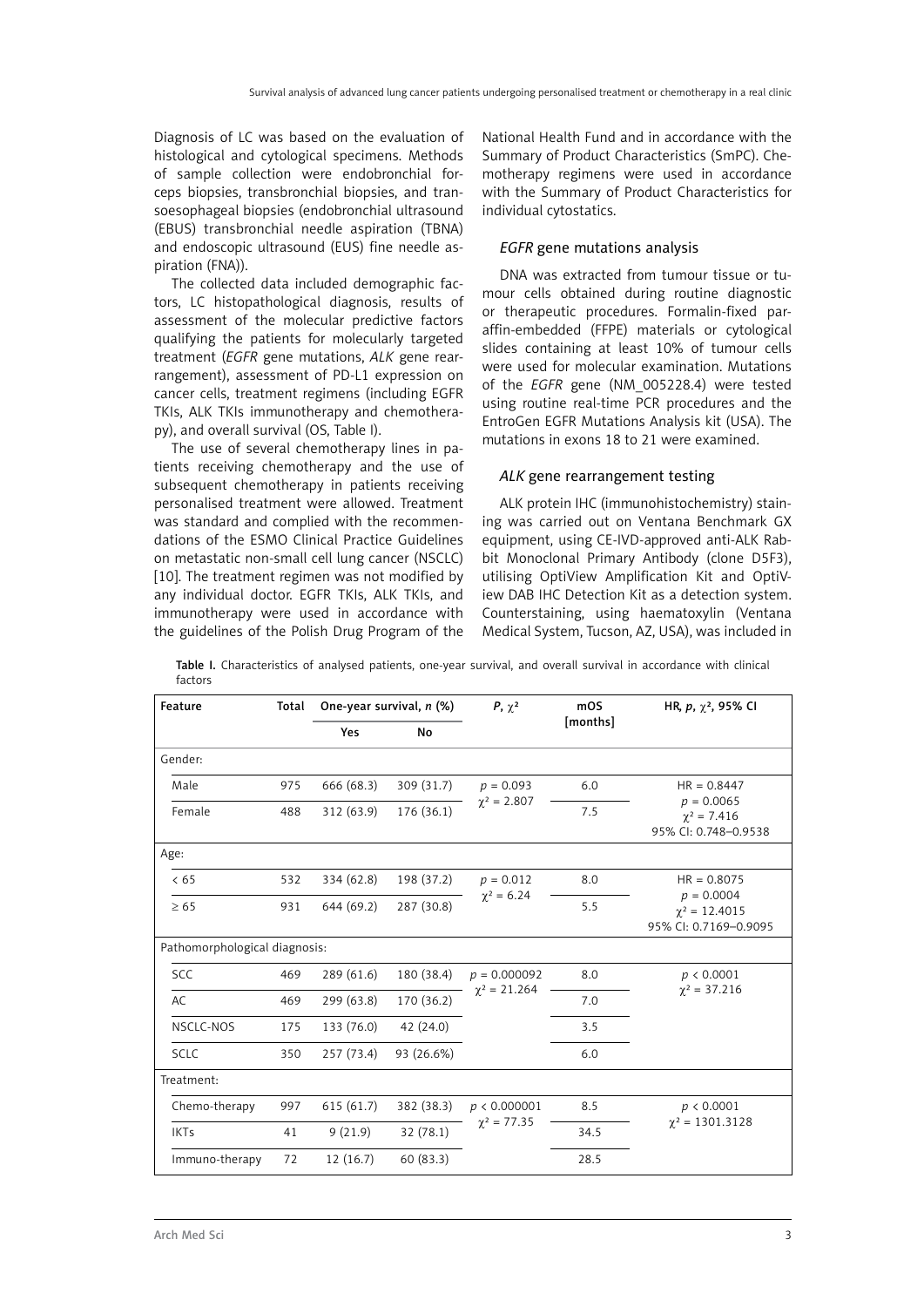the staining protocol. Rabbit monoclonal negative control immunoglobulin (Ventana Medical System, Tucson, AZ, USA) was used as a negative control. After staining, all glass slides were washed and dehydrated in a series of two 96% ethanol and two xylene washing steps, and then cover-slipped. Next, the slides were assessed by two pathologists using an Olympus BX41 microscope.

All positive results of abnormal ALK protein expression obtained through the IHC method were re-evaluated using the FISH (fluorescence *in situ* hybridisation) method to visualise the presence of the *ALK* gene (NM\_004304.3) rearrangement using the Vysis ALK Break Apart FISH Probe Kit (Abbot Molecular, USA), Paraffin-Pretreatment IV and Post-Hybridization Wash Buffer Kit (Abbot Molecular, USA), and fluorescence microscope (Nikon Eclipse 55i, Japan). The localisation and content of tumour cells in the specimens were examined with H&E staining in serially prepared slides. The manner of interpretation of the FISH results was in accordance with the International Association for the Study of Lung Cancer (IASLC).

#### Examination of PD-L1 expression on tumour cells

The analysis of the PD-L1 protein expression on tumour cells was performed on FFPE or cellblock materials cut into 3-μm sections. They were put on Thermo Scientific Superfrost Plus glass slides and preheated to 59°C on a hotplate for at least 3 h. The Ventana SP263 antibody was used for PD-L1 protein IHC staining. The procedure was carried out on Ventana Benchmark GX equipment. OptiView Amplification Kit and OptiView DAB IHC Detection Kit were used as a detection system. Counterstaining using haematoxylin II (Ventana Medical System, Tucson, AZ, USA) was included in the staining protocol. Rabbit monoclonal negative control immunoglobulin (Ventana Medical System, Tucson, AZ, USA) was used as a negative control. After staining, all glass slides were washed and dehydrated in a series of two 96% ethanol and two xylene washing steps, and then cover-slipped. Next, the slides were assessed by two pathologists using an Olympus BX41 microscope.

# Ethics approval statement

The protocol of the study was approved by the Committee of Ethics and Research at the Medical University of Lublin (KE-0254/5/2018).

# Statistical analysis

Kaplan-Meier survival analysis was performed using MedCalc v. 18.11.6. Associations between clinical factors and overall survival were examined using the Fisher's exact test. *P*-values below 0.05 were considered significant.

# Results

## Histopathological diagnosis

Small cell lung cancer was diagnosed in 350 (23.9%) patients, squamous cell lung cancer in 469 (32.05%) patients, adenocarcinoma in 469 (32.05%) patients, and non-small cell lung cancer not otherwise specified (NSCLC NOS) – in 175 (12%) patients.

## Occurrence of predictive factors

A total of 41 NSCLC patients had *EGFR* gene mutations (8.0% of 535 tested patients), and 23 patients had *ALK* gene rearrangement (6.0% of 433 examined patients). The most common *EGFR* gene mutations were deletion in exon 19 (24 patients, 58.5% of patients with *EGFR* gene mutations) and L858R substitution in exon 21 (11 patients, 26.8% of patients with *EGFR* gene mutations). Four patients (9.8% of patients with *EGFR* mutations) had G719X substitution in exon 18. One patient had substitution E709X in exon 18, and 1 patient had insertion of 9 base pairs in exon 20. Six patients developed resistance to the first or second generation of EGFR TKIs due to the occurrence of T790M mutation in exon 20 in the *EGFR* gene.

PD-L1 expression was evaluated only in 176 patients, due to the lack of reimbursement of pembrolizumab in the period from 2016 to 2018. PD-L1 expression on  $\geq$  50% of cancer cells was found in 45 (25.6%) patients.

# Treatment methods

EGFR tyrosine kinase inhibitors were received by 35 patients, of which erlotinib was received by 18 patients, gefitinib by 6 patients, and afatinib by 11 patients. Four patients who had T790M mutation were qualified for osimertinib treatment. ALK inhibitors were received by 6 patients, 5 patients were treated with crizotinib, and 1 patient – with alectinib. First-line pembrolizumab therapy was applied in 14 patients, second-line immunotherapy with atezolizumab or nivolumab in 58 patients. In total 997 patients received only chemotherapy, and 353 patients received only best supportive care (BSC).

# Clinical and genetic factors and overall survival

Median OS (mOS) for the whole group of patients was 6.5 months (95% CI: 6.0–7.0). mOS was significantly higher in women compared to men (7.5 vs. 6.0 months, respectively,  $HR = 0.8447$ ,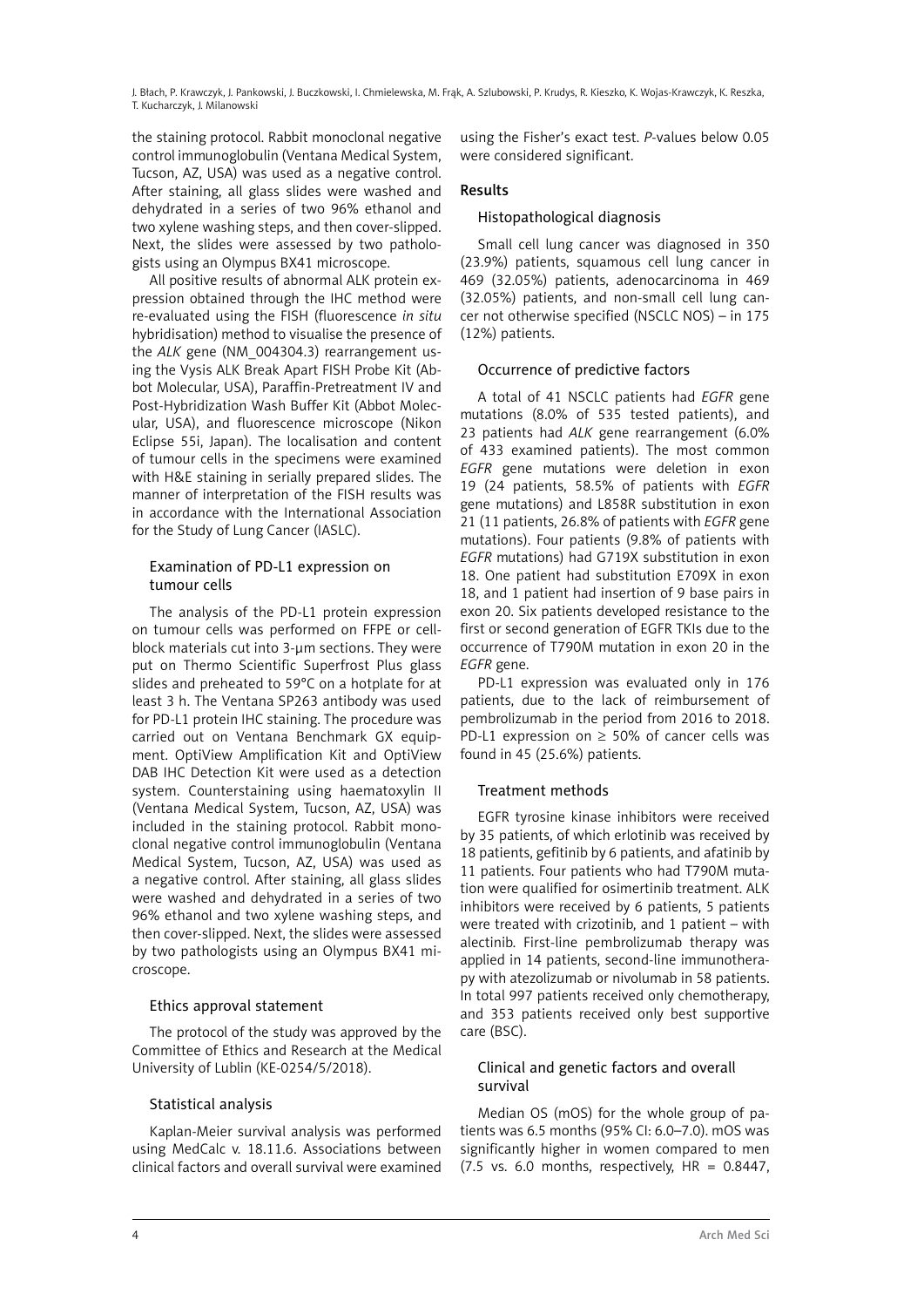*p* = 0.0065), and in younger patients compared to patients over 65 years of age (8.0 vs. 5.5 months, respectively, HR = 0.8075, *p* = 0.0004).

Patients with SCC (8.0 months) or AC (7.0 months) demonstrated significantly higher median overall survival compared with patients with SCLC (6 months) or NSCLC NOS (3.5 months, *p* < 0.0001).

mOS for EGFR TKI-treated patients was 30 months (95% CI: 18.0–47.0), for patients receiving second-line immunotherapy it was 34 months (95% CI: 25.0–57.0), for chemotherapy patients it was 8.5 months (95% CI: 8.0–9.0 months), and for patients without systemic treatment (most frequently due to poor performance status) it was 1.0 month. mOS for patients treated with ALK inhibitors and first-line immunotherapy was not reached.

The use of molecularly targeted therapies (mOS = 34.5 months) or immunotherapies (28.5 months) significantly (*p* < 0.0001) reduced the risk of death compared to chemotherapy (HR = 0.373, 95% CI: 0.288–0.484 and HR = 0.313, 95% CI: 0.255–0.385, respectively).

Molecularly targeted therapies were used only in patients with non-squamous NSCLC (40 patients with adenocarcinoma and 1 patient with NOS). Immunotherapy was used for both SCC and non-squamous NSCLC (35 patients with SCC and 37 with non-squamous NSCLC). mOS did not differ significantly ( $HR = 0.7313$ , 95% CI: 0.3236–1.6526, *p* = 0.4519) between SCC and

non-SCC NSCLC patients treated with immunotherapy (mOS for patients with SCC was 36.5 months and mOS for patients with non-SCC was 28.5 months). The remaining patients with NSCLC and all patients diagnosed with SCLC were treated with chemotherapy or received BSC. mOS of the patients who received chemotherapy was similar (*p* = 0.2682) to that of patients with SCC, non-SCC NSCLC, and SCLC (8.5 months vs. 7.5 months vs. 9.5 months, respectively).

The use of modern therapies in one of the treatment lines compared to chemotherapy alone significantly increased the chance of long-term survival of patients with advanced LC (34.5 vs. 8.5 months, HR = 0.336, 95% CI: 0.284–0.397, *p* < 0.0001). mOS for untreated patients was 1 month (HR = 16.119, 95% CI: 12.281–21.157, *p* < 0.0001 compared to patients treated with novel therapies).

Data are presented in Table I and in Figures 1–3.

## One-year survival in patients with different treatment methods

The percentage of patients over 65 years of age living 1 year after diagnosis was significantly lower than the percentage of younger patients with 1-year survival ( $p = 0.012$ ,  $χ² = 6.24$ ). No statistically significant association between the gender and 1-year survival was found. Patients with SCLC and NOS showed significantly higher risk of oneyear mortality compared to patients with SCC and AC ( $p = 0.000092$ ,  $\gamma^2 = 21,264$ ). The percentage



Figure 1. Survival curves of LC patients treated with tyrosine kinase inhibitors (EGFR or ALK), immunotherapies (first-line pembrolizumab and second-line atezolizumab or nivolumab), chemotherapy alone, or BSC alone (due to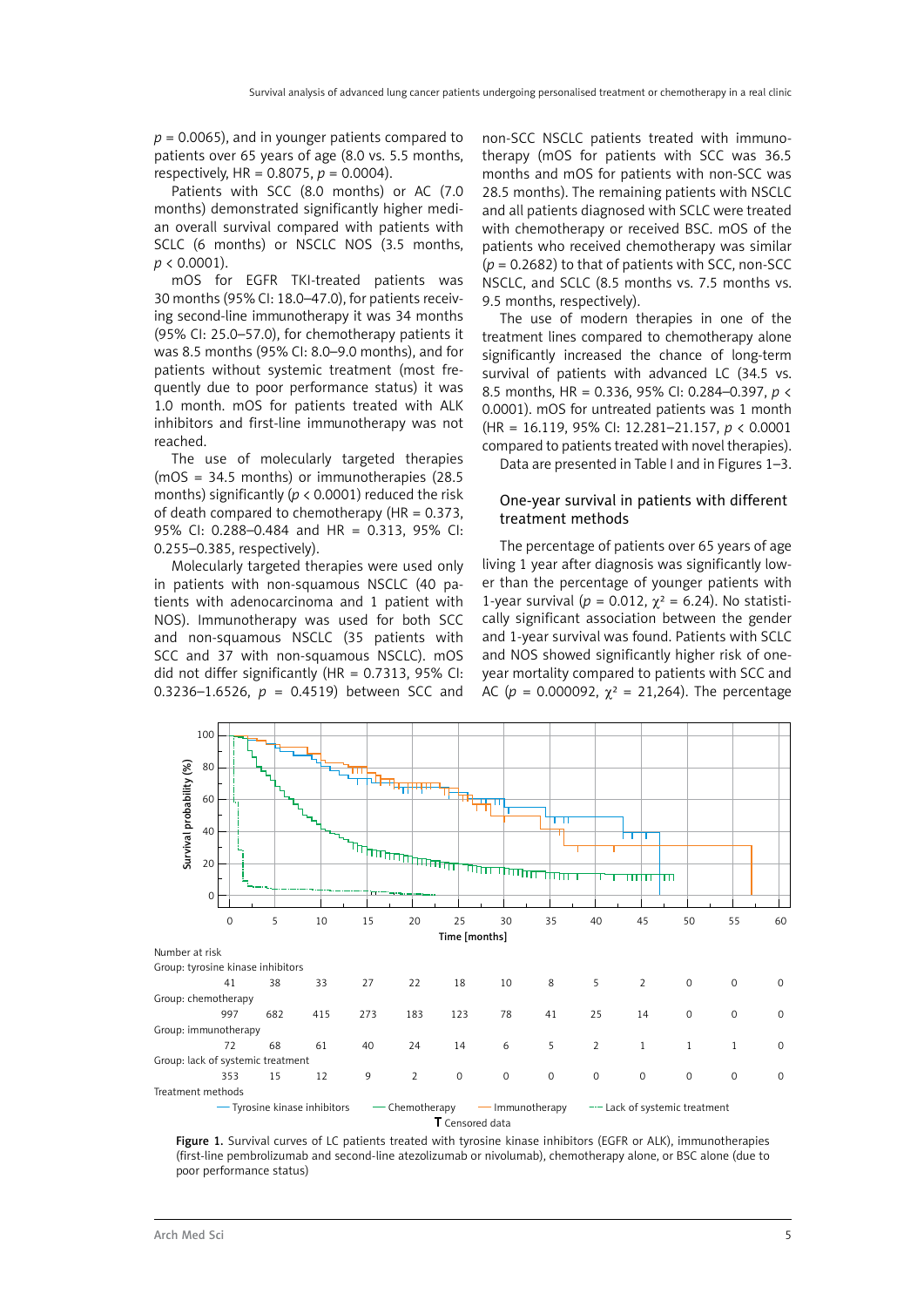

T Censored data

Figure 2. Survival curves of LC patients treated with personalised therapy (EGFR TKIs, ALK inhibitors, first- or second-line immunotherapy), chemotherapy alone, or BSC alone (due to poor performance status)



of patients receiving chemotherapy alone with 1-year survival was significantly higher than the percentage of patients receiving modern therapies in one of the treatment lines (*p* < 0.000001,  $\chi^2$  = 77.35). Data are presented in Table I.

#### Discussion

Our data shows the impact of treatment methods on the overall survival of patients with locally advanced or advanced lung cancer in the conditions of actual clinical practice in Poland. The study also reveals the percentage of patients who underwent diagnosis of predictive factors and the number of patients who used personalised treatment. The study included all patients who were diagnosed with lung cancer, not just patients who fulfilled the criteria for the clinical trial. In the whole group of patients diagnosed with lung cancer, age below 65 years and being female, as well SCC or AC diagnosis, predisposed to higher median overall survival.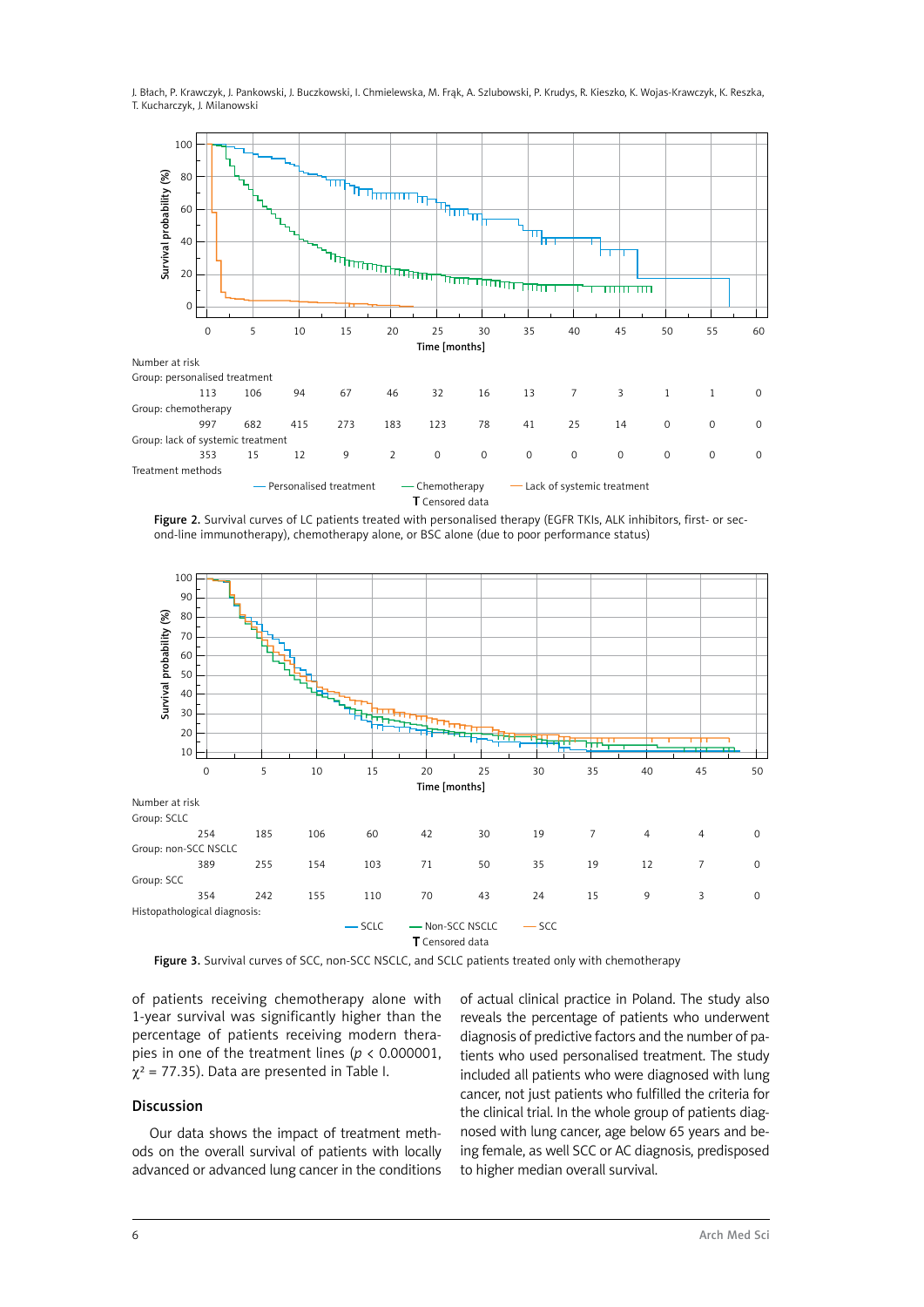Median overall survival for patients receiving immunotherapy at any of the treatment lines was 28.5 months, which was significantly higher compared to patients treated only with chemotherapy. Other studies also confirmed the significant effectiveness of immunotherapy. In the meta-analysis of seven randomised and controlled trials in advanced NSCLC, Khan *et al.* showed that the use of anti-PD-1 or anti-PD-L1 inhibitors improves overall survival. The risk of death during the use of immunotherapy was significantly lower compared to the use of chemotherapy  $(HR = 0.72, 95\%$  CI: 0.63–0.82, *p* < 0.00001). However, age and sex had no impact on overall survival, but SCC diagnosis was associated with better OS [11].

It should also be remembered that the immune response is not fully explained by PD-L1 expression, and the choice of immunotherapy seems to have an advantage over chemotherapy in different groups of patients regardless of PD-L1 expression on tumour cells. The KEYNOTE-042 study proved that the efficacy of pembrolizumab in the first line of treatment could be observed in patients with locally advanced or metastatic non-small cell lung cancer without sensitising *EGFR* or *ALK* alterations and with low percentage of tumour cells with PD-L1. Patients receiving pembrolizumab, despite expression of PD-L1 on < 50% of tumour cells, had better survival compared to patients receiving chemotherapy [12]. In our study, we observed a better outcome in patients treated with pembrolizumab in the the first line ( $\geq$  50% of tumour cells with PD-L1 expression) and receiving immunotherapy in the second line (< 50% of tumour cells with PD-L1 expression) compared to patients receiving chemotherapy alone.

There is a problem in the overall survival assessment in patients receiving TKIs in clinical trials because in most studies no significant improvement in OS was seen after using molecularly targeted therapies. The crossover complicates overall survival analyses in clinical trials. In randomised trials, patients initially treated with chemotherapy, after the disease progressed, received TKIs in the second or third line.

In a meta-analysis, Sellmann *et al.* showed that no significant differences in OS were observed in patients treated with the first and second generation of EGFR TKIs compared to patients treated with chemotherapy. The evaluation included first-line treatment and allowed method of treatment to be changed (crossover) in the case of progression. Median OS for selected clinical trials with first-line gefitinib, erlotinib, and afatinib in NSCLC patients with *EGFR* mutations was 17.3– 28.2 months. Patients who received the first line of chemotherapy achieved a comparable median OS: 17.3–28.2 months. Crossover rates for patients treated with chemotherapy were 65–95%. Only results for the INFORM trial (maintenance therapy with gefitinib following platinum-based chemotherapy in *EGFR* mutated NSCLC patients) provided evidence that maintenance therapy with gefitinib significantly improved OS (46.9 months vs. 21.0 months,  $p = 0.036$ ) because of a relatively low crossover rate (53%) [13]. The effectiveness of EGFR TKI generations older than third generation has been compared in recent clinical studies. Today, based on the results of clinical trials, it is not possible to demonstrate benefits in survival in NSCLC patients with *EGFR* gene mutations treated with EGFR TKIs instead of chemotherapy in firstline treatment.

Similar results were obtained for patients treated with ALK inhibitors. In a prospective study conducted by Shaw *et al.*, crizotinib was compared with standard chemotherapy in NSCLC patients with *ALK* gene rearrangement. During interim analysis of overall survival, there was no significant difference in overall survival between crizotinib therapy and chemotherapy (HR =  $1.02$ , 95% CI: 0.68–1.54,  $p = 0.54$  [14]. The ASCEND-5 study compared ceritinib with chemotherapy in NSCLC patients, who had previously progressed on crizotinib and platinum-based chemotherapy. The median OS showed no significant difference between the two groups of treatment: 23.9 months in the ceritinib group and 22.8 months in the chemotherapy group (HR = 0.88, 95% CI: 0.27–2.82) [15]. It has also been concluded that ALK inhibitors have a beneficial effect on overall survival in both the ceritinib group and the post-crossover chemotherapy group [16].

In our research, the use of several chemotherapy lines in patients receiving chemotherapy and the use of chemotherapy in patients receiving personalised treatment were allowed. However, the median overall survival for patients treated only with chemotherapy was 8.5 months; whereas, the median overall survival of genetically predisposed patients who received EGFR or ALK TKIs in any line of treatment was over 30 months. Unfortunately, no reliable predictors of chemotherapy have yet been developed. Attempts are being made to use such markers as ERCC1 (DNA excision repair protein), RRM1 (ribonucleoside diphosphate reductase subunit 1), TS expression (thymidylate synthase), or expression of various micro-RNAs. Some experiments have shown that patients with high expression (mRNA or protein) of ERCC1 and RRM1 are resistant to chemotherapy. Research on other markers of chemotherapy sensitivity is ongoing, such as studies on long non-coding regulatory RNAs [17].

It should also be mentioned that in our analysis, patients with SCLC received only chemotherapy, because of the lack of other therapeutic options in Poland for this period. Median overall survival